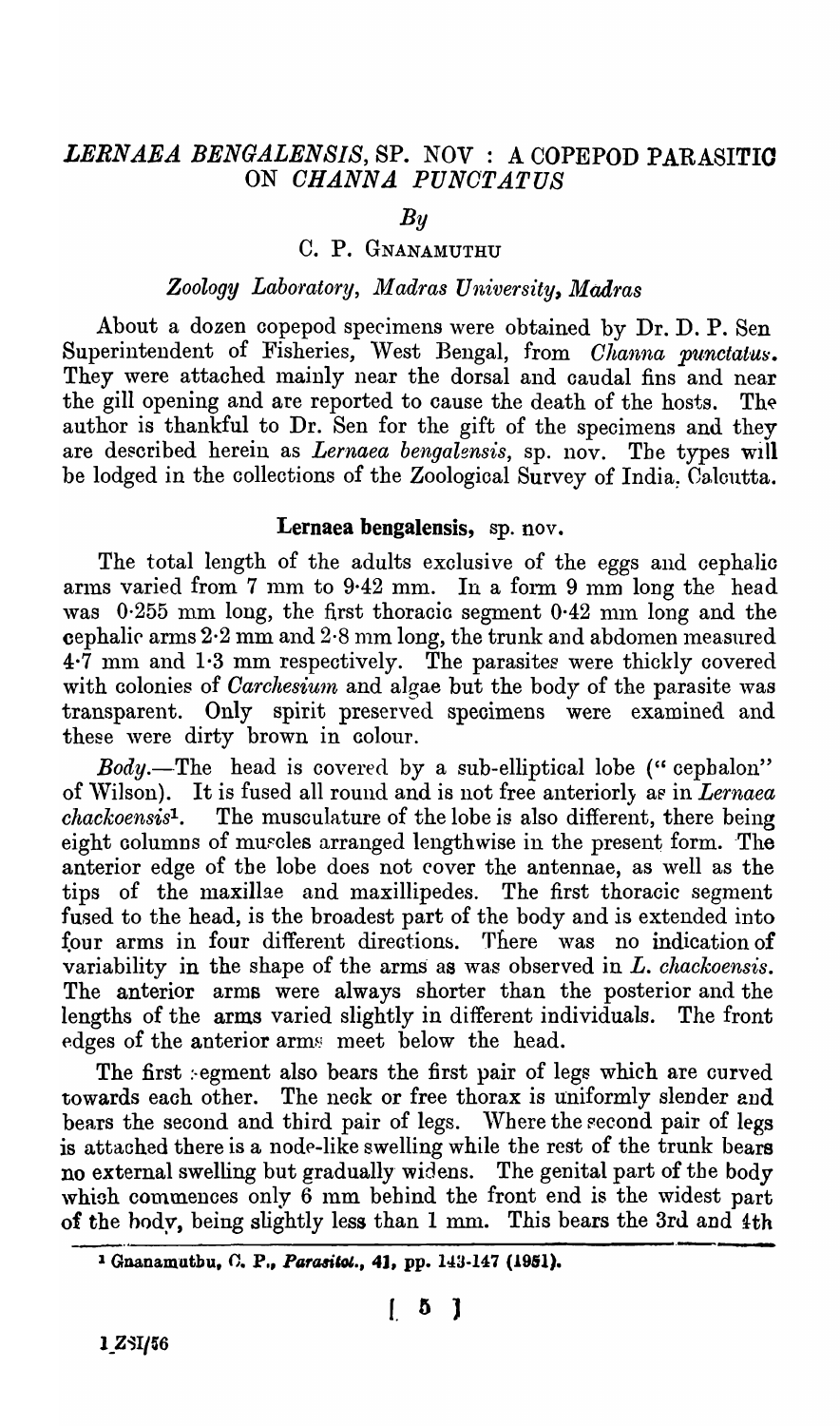pairs of legs. The posterior end of the trunk is marked by two large rounded pregenital prominences pressed together to form the " heel." The abdomen which forms the rest of the foot of the parasite is borne at an angle to the trunk. Two constrictions suggest the three-segmented nature of this part of body. Between the abdomen and the heel occur a deep notch in which are situated the two large cylindrical egg sacs.



TEXT-FIG. *l.-Lernaea bengalensis,* ap. nov.

*a.* Entire animal; *b.* Dorsal view of head; c. Posterior end of body.

c. *h.,* cephalic hood; f. *a.,* first antenna; *0.,* ovary; *oes.,* oesophagus; *r.,* rectum;- *I.m.* second maxilla; *S.v.,* seminal vesicle; *s.v.d.,* duct of seminal vesicle; II, III, IV. legs.

The posterior end of the abdomen is bluntly rounded and carry two conioal tapering anal laminae bearing a long slender seta each.

*Appendages* .—The first antenna is four-jointed, each joint bears far fewer setae than that of *L. chackoensis*. The terminal joint, for example, bears only four in the present form while it bears ten in  $L$ . *cltackoensis.* l'he second antenna is best seen in a ventral view. The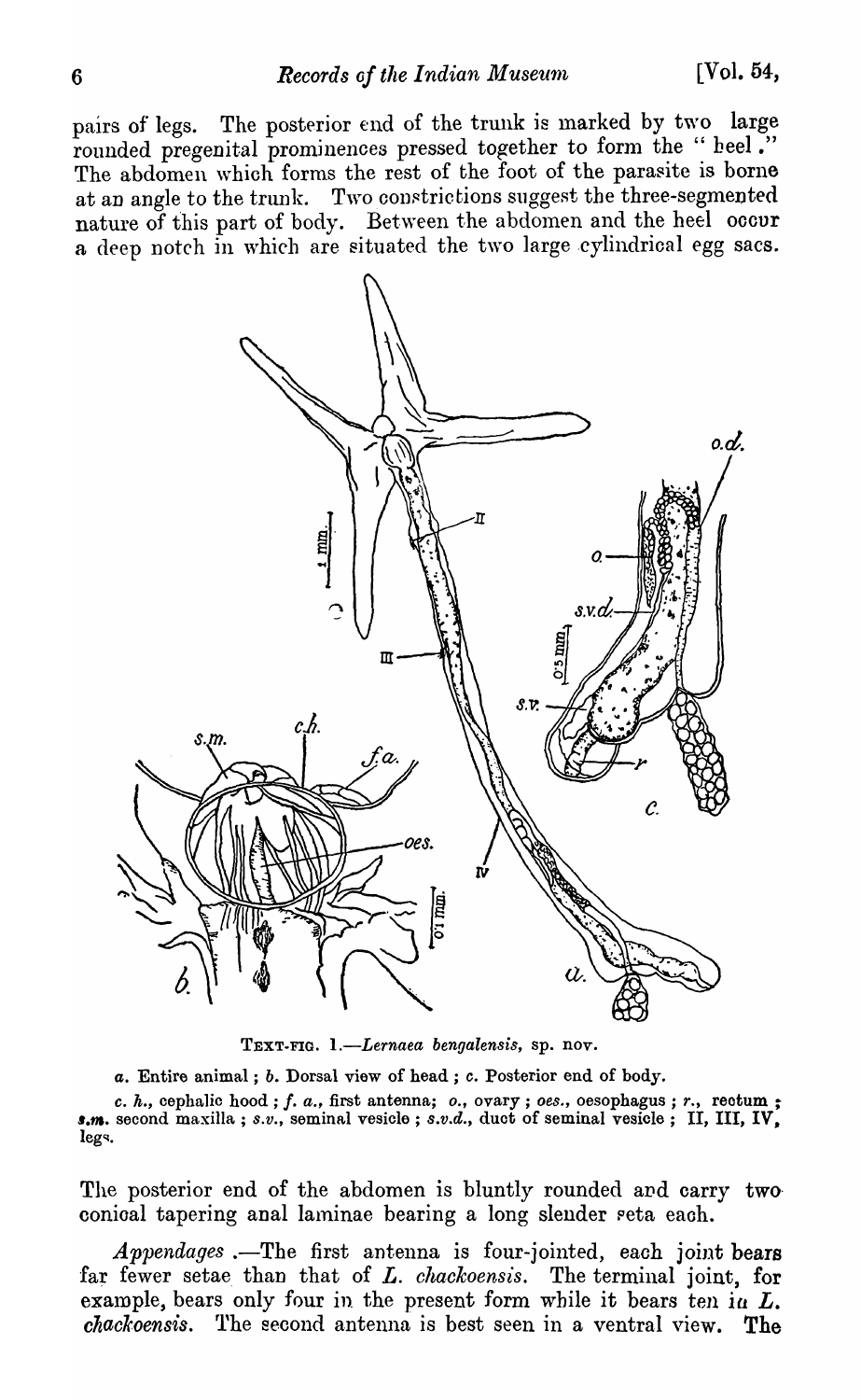distal segment bears a small spine in the middle, and three terminal spines of \vhich, the central is recurved and thick. In *L. chackoensis*  there are seven hook-like spines. The labrum is formed by a chitinous plate with a median rostral lobe. The labium is a pad with concave margin in front and with sides supported by muscles. Between the two lips medially starts the narrow oesophagus leading backwards



TEXT-FIG. 2.-Lernaea bengalensis, sp. nov.

*a.* First antenna; b. Second antenna; *c.* Ventral view of head; d. Dorsal view of mouth parts.

*c.a., cephalic arm; <i>f.m., first maxilla; f. p., frontal plate; l., labium; l.r., labrum; m.d.,* mandible; *m.e.,* median edge of cephalic arm; *mxp.,* maxillipede8.

into a very wide stomach. On either side of the mouth are seen the two mandibles-if the specimen is dissected or cleared in xylol-from the dorsal side. Each mandible has a stout distal joint whioh bears a strongly curved sharp tip. The first maxilla has a narrow hook-like blade whereas the seoond maxilla has a double blade whose tips overlap each other medially. The maxillipedes are long columnar two-jointed.